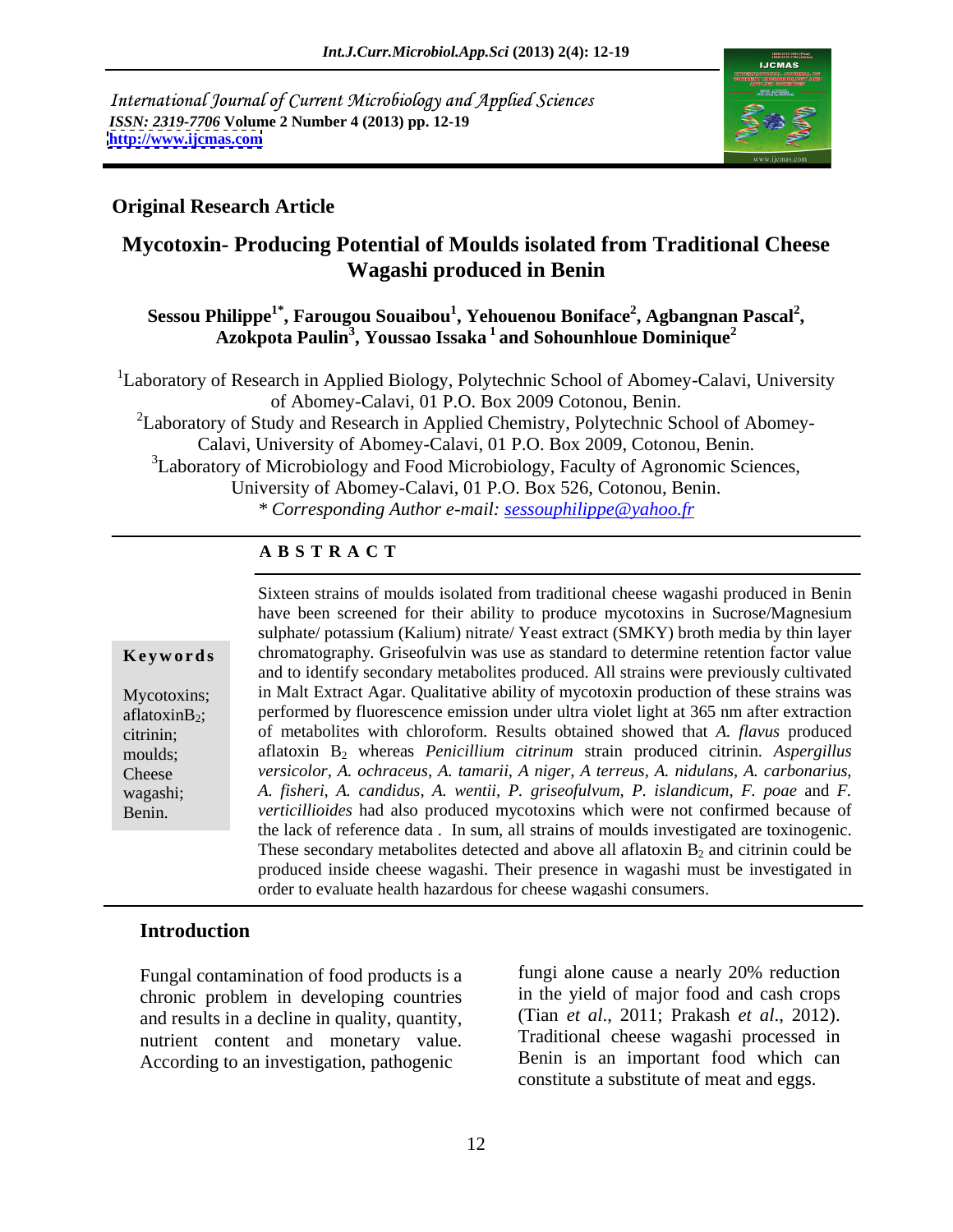However, this foodstuff is susceptible to Fusarium poae and Fusarium attack by various microorganisms such as *Aspergillus*, *Penicillium* and *Fusarium* literature data as most fatal fungi through species because of the warm, humid their production of very toxic metabolites climate in this country (Sessou *et al*., 2012). Apart from their potential to cause yield losses and food decay, many fungal secondary metabolites may be studied in species represent a serious risk for order to predict possible mycotoxins consumers because of their production of which may be encountered in traditional dangerous secondary metabolites such as mycotoxins. study was to confirm that these moulds

Mycotoxins are a group of structurally diverse secondary metabolites produced by various fungal species. These toxic detected in cheese wagashi and to propose compounds can contaminate foodstuffs, crops or human foods. The ingestion of these contaminated materials may be pathogenic in animals and humans as they may lead to serious health problems, such as liver, kidney or nervous system The strains studied were previously damage, immunosuppression and identified based on their morphological carcinogenesis. They comprise a group of and microscopic characteristics according several hundreds of chemically different to methods of Pitt and Hocking (2009). toxic compounds (Zohra and Fawzia, They were constituted of *Aspergillus* 2013). Thus, cheese contaminated with candidus. A. carbonarius. A. fischeri. these toxinogenic fungi is a major concern  $A$  *flavus*, A. *nidulans*, A. *ochraceus*, which has to receive attention due to their *A. tamarii, A. terreus, A. versicolor,* probable deleterious effect through their A. wentii, Penicllium griseofulvum, toxic metabolite on human health as well *P. islandicum, P. citrinum, Fusarium poae* as their importance in international food trade (Soubra *et al*., 2009; Al-Rahmah *et al*., 2011). The survey of toxinogenic moulds in foodstuffs may have thus great of *Aspergillus*, *Penicillium* and *Fusarium* interest in order to develop measures to were tested to determine their ability to their control and to avoid or minimize broduce mycotoxins. The *in vitro* However, this loosted is susteptible to *Fusarium Posa*<br> *Posarium in the same state of the same of <i>Pusarium* in the<br>cause of the same state of the same of *Pusarium* in the same of a particular<br> *Presenting the same of* 

*verticillioides* were classified based on (Pitt and Hocking, 2009). The examination of ability of these strains to produce toxic cheese wagashi. The objective of this species classified as toxinogenic are able to produce mycotoxins in perspective to investigate the presence of metabolites alternative methods to their control.

# **Materials and Methods**

candidus, A. carbonarius, A. fischeri,<br>A flavus, A. nidulans, A. ochraceus,<br>A. tamarii, A. terreus, A. versicolor,<br>A. wentii, Penicllium griseofulvum,<br>P. islandicum, P. citrinum, Fusarium-poae and *Fusarium verticillioides*.

public health hazards. detection of their secondary metabolite In our previous work, 29 fungal strains Singh *et al.,* (1991); Shukla *et al.,* (2012); were isolated in traditional cheese wagashi Mishra *et al.,* (2012); and Zohra and (Sessou *et al*., 2012) among which Fawzia (2013), using Thin Layer *Aspergillus candidus, A. carbonarius, A.* Chromatography (TLC). A fungal disc of *fischeri, A flavus, A. nidulans, A.* 5mm diameter from seven days old culture *ochraceus, A. tamarii, A. terreus, A.* of mould grown on Malt Extract Agar *versicolor, A. wentii, Penicllium* (MEA) medium was aseptically inoculated Each strain representing the fungal species produce mycotoxins. The *in vitro* was performed by coupled methods of on 25 ml of the SMKY broth medium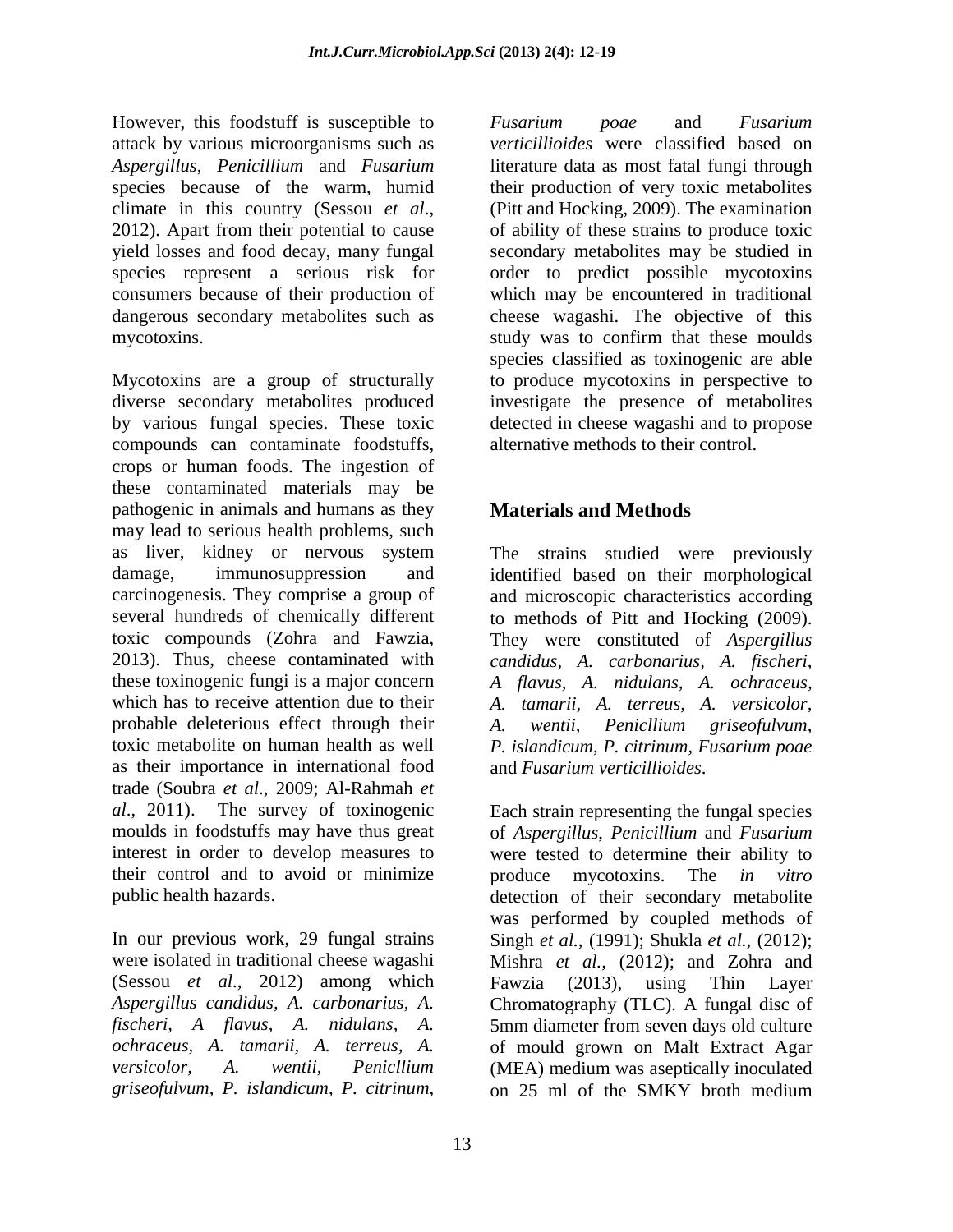(sucrose 200 g; MgSO4. 7H2O, 0.5 g; KNO3,  $0.3$  g and yeast extract,  $7$  g;  $1 L$ distilled water) in each 100 ml flask. The sixteen strains of moulds isolated from flasks were incubated at  $28 \pm 2$ °C for 10 cheese wagashi were investigated for their days. After incubation, content of each flask was filtered through Whatmann filter chloroform in a separating funnel. The 5G; 010M0537 Product of China, MSDS 4,WGK.3) and developed in the solvents CAP (Chloroform/ acetone/ 2-propanol, metabolites observed at 365 nm UV are UV and then spray with agent sp1 (ANIS: and  $RF_{TEF}$ ) of the individual spots on TLC citrinin color was vellow green were calculated and compared with that of fluorescence. Griseofulvin ( $Rf_g$  TEF: 1.00;  $Rf_g$  CAP: 1.00) and the colour of each spot was mycotoxins to aid in the identification of Aspergillus versicolor producers of

Mycotoxins are known to induce serious suppression and carcinogenesis in animals and human. Therefore, the presence of toxinogenic fungi and mycotoxins in foods especially cheese wagashi presents a

potential hazard to human health (Al- Rahmah *et al*., 2011). In the present study, sixteen strains of moulds isolated from ability to produce mycotoxins.

paper No. 1 and then extracted with 20 mL The results obtained from this study are extract was evaporated to dryness on water the strains investigated were mycotoxins bath and redissolved in 1 mL of producers. *Aspergillus flavus* specie has chloroform. Fifty micro liter chloroform extract was spotted on TLC plates (TLC whereas *Penicillium citrinum* showed the Silica gel 60  $F_{254}$ , Merck, Germany) with production of citrinin. The others species a standard Griseofulvin (Sigma, G4753- produced unknown metabolites which available SL 10243, EC. 204-767- of reference data. The retention factors system comprising TEF (Toluene/ after thin layer chromatography assay and ethylacetate/Formic acid, 5:4:1 v/v/v) and the colors of spots of the extracted 85:15:20, v/v/v). The plate was air dried shown in figures 1 and 2. Observation of and observed under long wave (365 nm) these spots showed that the majority of the 0.5% p-anisaldehyde in methanol/acetic color, a characteristic color for most acid/concentrate sulphuric acid (17:2:1 aflatoxins. The others colors are yellow v/v/v). After spraying, the spot of each green fluorescence (metabolite 8), blue metabolite was air dried and observed green fluorescence (metabolite 16) and under long wave (365 nm) UV light in a purple (metabolites 9 and 12). Aflatoxin dark cabinet. The retention factors  $(RF_{CAP}$   $B_2$  was blue fluorescence color whereas presented in table 1 and showed that all shown aflatoxinogenic B2 potential could not be confirmed because of the lack values determined for these metabolites metabolites observed at 365 nm UV are metabolites detected had blue fluorescence citrinin color was yellow green fluorescence.

compared with those of standard In this work, *Aspergillus nidulans* and mycotoxins presented. sterigmatocystin, *Aspergillus ochraceus*, **Results and Discussion b producers** of ochratoxin, *Fusarium* health threats such as liver, kidney or T-2 toxin*, Aspergillus versicolor* and nervous system damage, immuno- *Aspergillus tamarii* shown as *versicolor* producers *Aspergillus carbonarius*, *Aspergillus niger* producers of ochratoxin, *Fusarium verticllioides* and *Fusarium poae* respectively producers of fumonisins and *Aspergillus tamarii* shown as sterigmatocystin and cyclopiazonic acid producers didn't produce their respective metabolite as reported elsewhere in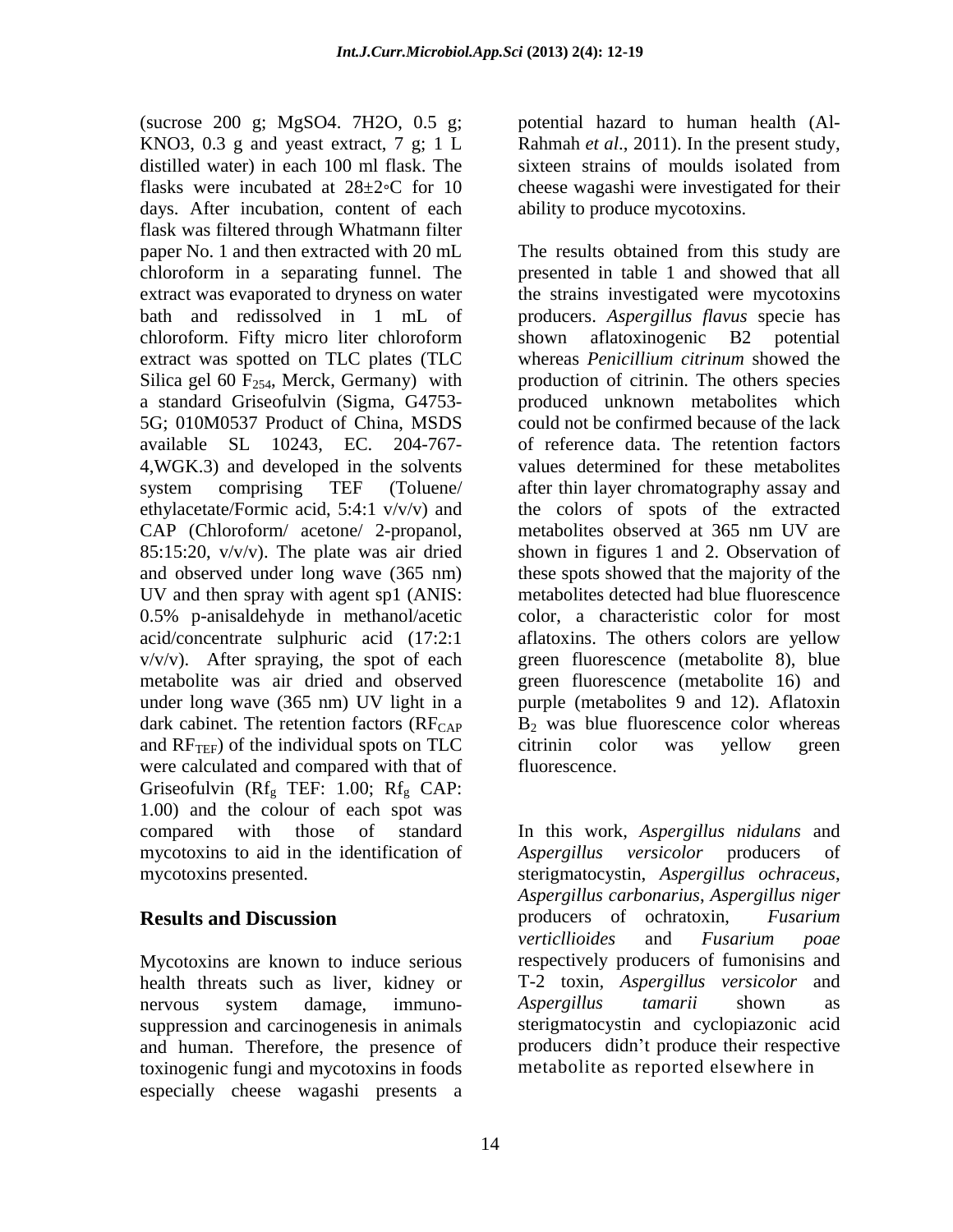| Number<br>of strain | Name of strain          | $Rf_{g}$ TEF $RF_{g}$ CAP |      | Colour                    | Suspected<br>metabolite name |
|---------------------|-------------------------|---------------------------|------|---------------------------|------------------------------|
|                     | A. candidus             | 0.32                      | 0.48 | Blue fluorescence         | Unknown                      |
|                     | A. carbonarius          | 1.23                      | 0.86 | Blue fluorescence         | Unknown                      |
|                     | A. fisheri              | 0.76                      | 1.12 | Blue fluorescence         | Unknown                      |
|                     | A. tamarii              | 0.41                      | 0.85 | Blue fluorescence         | Unknown                      |
|                     | A. nidulans             | ND                        | 1.00 | Blue fluorescence         | Unknown                      |
|                     | A. niger                | <b>ND</b>                 | 0.94 | Blue fluorescence         | Unknown                      |
|                     | A. ochraceus            | 1.28                      | 0.40 | Blue green fluorescence   | Unknown                      |
|                     | A. flavus               | 0.39                      | 0.85 | Blue fluorescence         | Aflatoxin B2                 |
|                     | A. terreus              | 1.12                      | 0.15 | Blue fluorescence         | Unknown                      |
| 10.                 | A. versicolor           | 1.14                      | 1.37 | Purple                    | Unknown                      |
| 11.                 | A. wentii               | 0.45                      | 0.77 | Blue fluorescence         | Unknown                      |
| 12.                 | F. poae                 | <b>ND</b>                 | 0.96 | Blue fluorescence         | Unknown                      |
| 13.                 | F. verticillioides      | ND                        | 1.00 | Blue fluorescence         | Unknown                      |
| 14.                 | <sup>2</sup> . citrinum | 1.12                      | 0.28 | Yellow green fluorescence | Citrinin                     |
| 15.                 | P. griseofulvum         | 1.15                      | 0.85 | Blue fluorescence         | Unknown                      |
| 16.                 | P. islandicum           | <b>ND</b>                 | 0.92 | Purple                    | Unknown                      |

**Table.1** Strains with characteristics of their secondary metabolite produced

Key: Rfg TEF: retention factor value determined for metabolite based on standard griseofulvin retention factor after elution in solvent TEF.

Rf<sub>g</sub> CAP: retention factor value determined for metabolite based on standard griseofulvin retention factor after elution in solvent CAP.

**Figure.1** Photography of spots of secondary metabolites extracted from strains observed at UV 365 nm without their elution in solvent of TLC.



1, 2, 3, 4, 5, 6, 7, 8, 9, 10 are respectively metabolites of *P. griseofulvum*, *A. tamarii*, *A. flavus*, *A. niger*, *F. poae*, *F. verticillioides*, *A. nidulans*, *P. citrinum*, *P. islandicum* and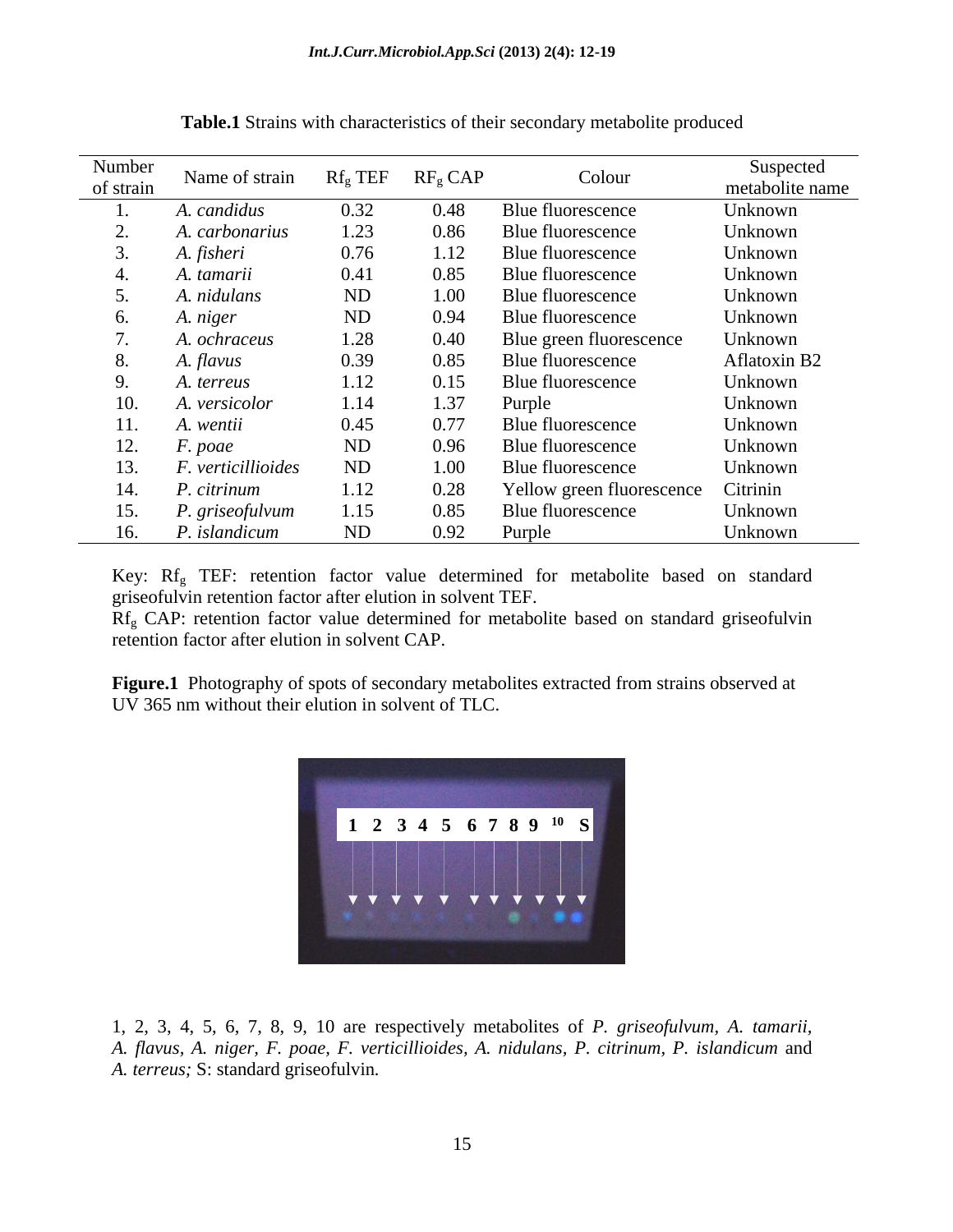



1, 2, 3, 4, 5, 6, 7, 8, 9, 10 are respectively metabolites of *P. griseofulvum*, *A. tamarii*, *A. flavus*, *A. niger, F. poae, F. verticillioides, A. nidulans, P. citrinum, P. islandicum* and *A. terreus;* S: standard griseofulvin

literature. This fact could be explained by production (Makun *et al*., 2011). Also, this However, this study certifies that all the strains are mycotoxins producers (Makun

The *in vitro* production of secondary metabolites especially citrinin and and interference with protein uptake aflatoxin B2 by *Penicillium citrinum* and *Aspergillus flavus* respectively could present a health hazards to wagashi Citrinin is a significant hepato-

the fact that SMKY medium used is not these toxinogenic strains investigated may very suitable for these metabolites lead to occurring in cheese wagashi of fact may be linked to the fact that the be a potential risk of consumers. In fact, extract solvent chloroform appropriate for aflatoxins are both acutely and chronically aflatoxins extraction is not proper for toxic to man. They have long been known ochratoxin, fumonisins, cyclopiazonic to produce four distinct effects: acute liver acid, patulin and sterigmatocystin. damage, liver cirrhosis, induction of *et al*., 2011). indicates that the consequences of toxinogenic strains investigated. Also, very toxic mycotoxins and therefore may tumors and teratogenic effects (Pitt and Hocking, 2009). More recent information prolonged aflatoxin exposure are more widespread, including immunosupression (Williams *et al*., 2004).

consumers if once inside this cheese these nephrotoxin (Bao-jun *et al*., 2006). It is Citrinin is a significant hepato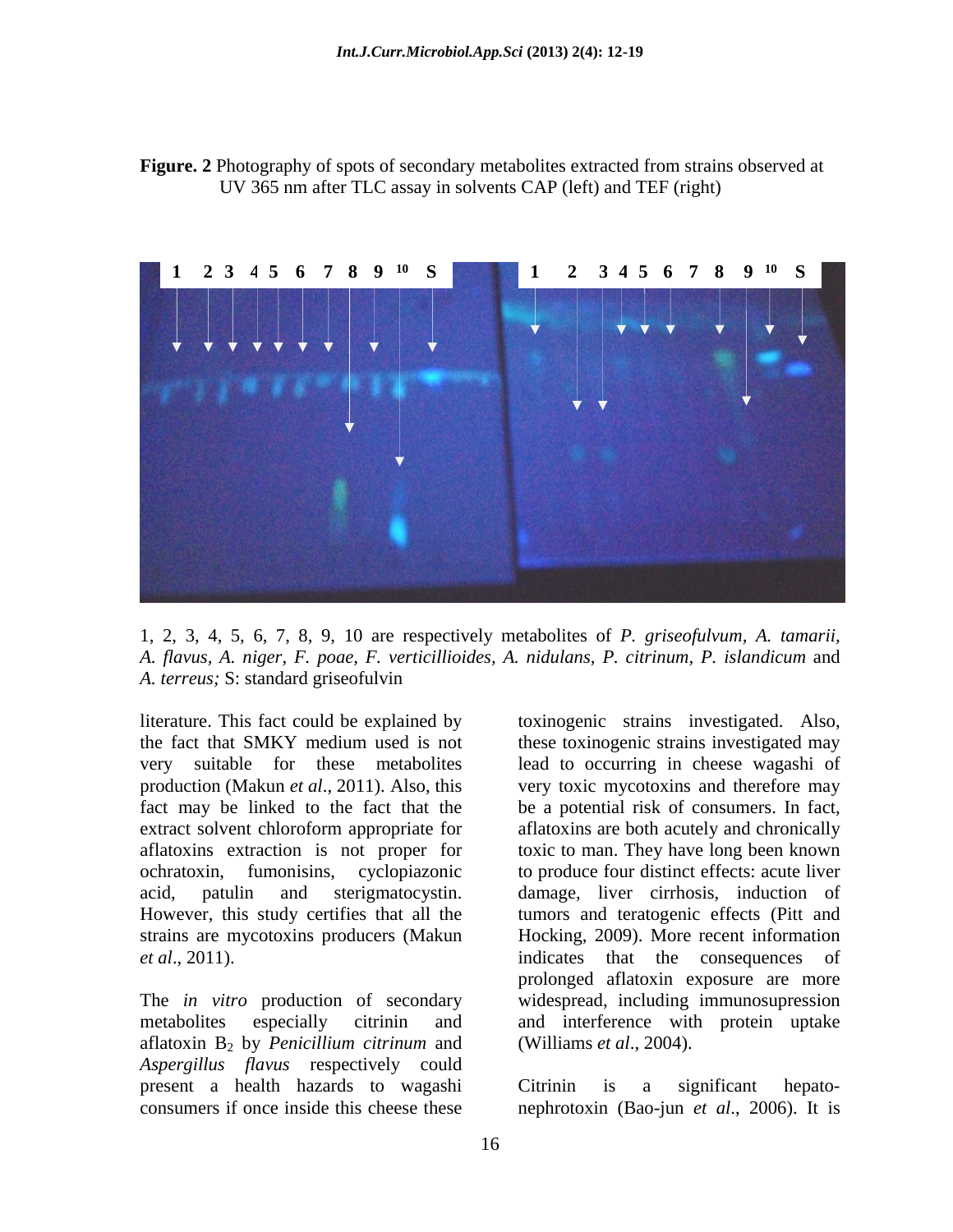heat sensitive and decomposes during heat treatment to form other complex toxinogenic fungi is a major concern due compounds, such as citrinin H1 and citrinin H2, respectively with higher and through their mycotoxins production weaker cytotoxicity than the original (Soubra *et al*., 2009). In sum, the presence citrinin (EFSA, 2012). *Aspergillus*  of these toxinogenic strains in cheese *nidulans* and *Aspergillus versicolor* have wagashi allows thinking the production of been reported to produce sterigmatocystin citrinin, responsible for human liver cancer (Minervini *et al*., 2002) whereas *A. niger*, *Aspergillus ochraceus* and *Aspergillus* sterigmatocystin and many more in cheese *carbonarius* produces ochratoxin A which wagashi. The quantitative analysis of these is a probable human carcinogen (Hocking toxins in cheese wagashi may be *et al*., 2006). *Aspergillus tamarii* produce cyclopiazonic acid (Pitt and Hocking, 2009) whereas *Fusarium poae* can indeed produce T-2 toxin which is one of the This study has demonstrated the ability of most toxic trichothecenesis, haematotoxic moulds isolated in cheese wagashi to and immunosuppressive (Pitt and produce mycotoxins in SMKY broth.

The major mycotoxin produced by *citrinum* produced citrinin and the other *Fusarium verticillioides* is Fumonisin B1, the cause of liver cancer in human secondary metabolites. Further studies are oesophageal cancer (Shephard *et al*., 2007). *Penicllium griseofulvum* produces four mycotoxins, patulin, cyclopiazonic acid, roquefortine C and griseofulvin their toxic metabolites production by (Samson and Frisvad, 2004). Patulin and plants extracts will be tested for the cyclopiazonic acid are moderately toxic reduction of illness due to these secondary compounds (Pitt and Hocking, 2009). *Penicillium islandicum* produces at least four mycotoxins Cyclochlorotine, islanditoxin, luteoskyrin and erythroskyrin, unique to the species. Both  $Cyclochlorotine$  and islanditoxin  $Acknowledgments$ compounds are very toxic. Cyclochlorotine caused liver cirrhosis, fibrosis and tumours (Uraguchi *et al.*,<br>1972). Luteoskyrin and erythroskyrin are financial support They are also grateful to both liver and kidney toxins, though less Doctor SEBASTIEN TINDO acutely toxic than cyclochlorotine. DENONTIN in memoriam for his Luteoskyrin is also carcinogenic (Pitt and Hocking, 2009).

Thus, cheese contaminated with these to their deleterious effect on human health aflatoxin and others toxic metabolites such as ochratoxin A, cyclopiazonic acid, patulin, considered.

Hocking, 2009). Whereas *Aspergillus flavus* have shown aflatoxigenic B2 potential, *Penicillium*  species produced other unknown needed to be performed in order to identify these unknown metabolites. Inhibition of these toxinogenic species growths and metabolites consumption in cheese wagashi.

## **Acknowledgments**

The authors are thankful to University Council of Development (CUD) for its financial support. They are also grateful to Doctor SEBASTIEN TINDO DJENONTIN in memoriam for his scientific contribution.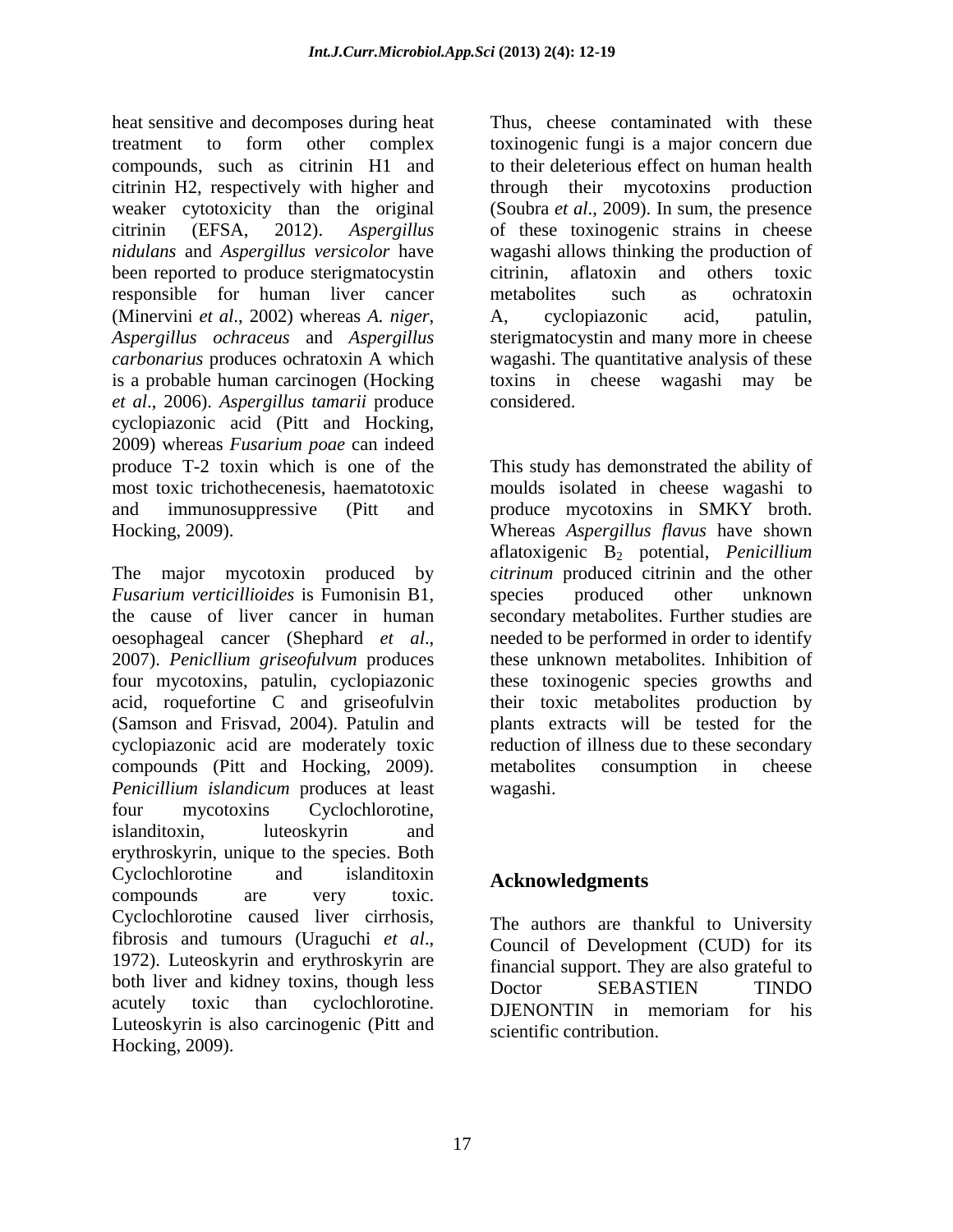- Al-Rahmah, N., A. Mostafa and Abdel antiaflatoxigenic activities of some plant extracts. Afr. J. Microbiol. Res.
- Bao-jun, X., J. Xiao-qin, G. Li-juan and Chang-keun S. 2006. Review on the qualitative and quantitative analysis of the mycotoxin citrinin. Food. Control.
- European Food Safety Authority (EFSA). 2012. Panel on Contaminants in the risks for public and animal health
- Hocking, A.D., J.I. Pitt, R.A. Samson and Sohounhloue, D. 2012. In- vitro Mycology, Springer Science and
- Makun, A.H., F.M. Dutton, B.P. Njobeh, Appl. Sci. 8 (1): 25-34 mycotoxigenic potentials of fungi
- Minervini F., L. Monaci, M.T. Montagna and Dragoni I. 2002. Assessment of mycotoxin production by Aspergillus
- efficacy of *Caesulia axillaris* Roxb. essential oil against fungi deteriorating antioxidant activity. Ind. Crop Prod.
- Pitt, J.I., and Hocking A.D. 2009. Fungi

**References** Springer. ISBN: 978-0-387-92206- 5.pp 519.

- Megeed, A. 2011. Antifungal and of Zanthoxylum alatum Roxb.<br>antiaflatoxigenic activities of some essential oil, its antifungal, 5(11): 1342-1348. Prakash, B., P. Singh, K.P. Mishra and Dubey, N.K. 2012. Safety assessment of Zanthoxylum alatum Roxb. essential oil, its antifungal, antia flatoxin, antioxidant activity and efficacy as antimicrobial in preservation of *Piper nigrum* L. fruits. Inter.J. Food. Microbiol. 153: 183-191
- 17: 271-285. taxonomic schemes mycotoxins and Samson R.A., and Frisvad, J.C. 2004. Penicillium subgenus Penicillium: new other extrolites. Stud. Mycol. Baarn. 18: 1-38
- Food Chain: Scientific Opinion on the Sessou, P., S. Farougou, P. Azokpota, I. related to the presence of citrinin in Agniwo, B. Yèhouenou, G.S. food and feed. EFSA J. 10(3): 2605. Ahounou, M. Chabi-Egba and Thrame, U. 2006. Advances in Food antifungal activity of essential oil of Business Media, Inc, New York, USA, pp. 371. cheese produced in Benin. Int. J. Nat. Youssao, B. Fanou, S. Kaneho, B. Agniwo, B. Yèhouenou, G.S. Ahounou, M. Chabi-Egba and Sohounhloue, D. 2012. *In-Pimenta racemosa* against fungal isolates from wagashi, a traditional Appl. Sci. 8 (1): 25-34
- Z.J. Phoku and Yah, S.C. 2011. Shephard, G.S., W.F.O. Marasas, H.M. Incidence, phylogeny and Burger, N.I.M. Somdyala, J.P. isolated from rice in *A.niger* state, Nigeria. J. Food Saf. 31: 334–349 Exposure assessment for fumonisins in Burger, N.I.M. Somdyala, J.P. Rheeder, L. Westhuizen, P. Gatyeni and van Schalkwyk, D.J. 2007. the former Transkei region of South Africa. Food Addit. Contam. 24: 621- 629
- and Penicillium fungi isolated from Shukla, R, P. Singh, B. Prakash and dairy products. Ind. Aliment. 41: 1336-<br>
Dubey, N.K. 2012. Antifungal, 1340 aflatoxin inhibition and antioxidant Mishra, P.K., R. Shukla, P. Singh, B. activity of *Callistemon lanceolatus*<br>Prakash and Dubey, N.K. 2012. (Sm.) Sweet essential oil and its major Antifungal and antiaflatoxigenic component 1,8-cineole against fungal Shukla, R, P. Singh, B. Prakash and Dubey, N.K. 2012. Antifungal, activity of *Callistemon lanceolatus* (Sm.) Sweet essential oil and its major isolates from chickpea seeds. Food. Control. 25: 27-33
	- some herbal raw materials, and its Singh, K., J.C. Frisvad, U. Thrame and 36: 74 80 manuel on identification of some seed and food spoilage.  $3^{rd}$  edition, and their mycotoxines;  $1^{st}$  Edition, Mathur, S.B. 1991. An illustrated borne Aspergilli, Fusaria, Penicillia st Edition,